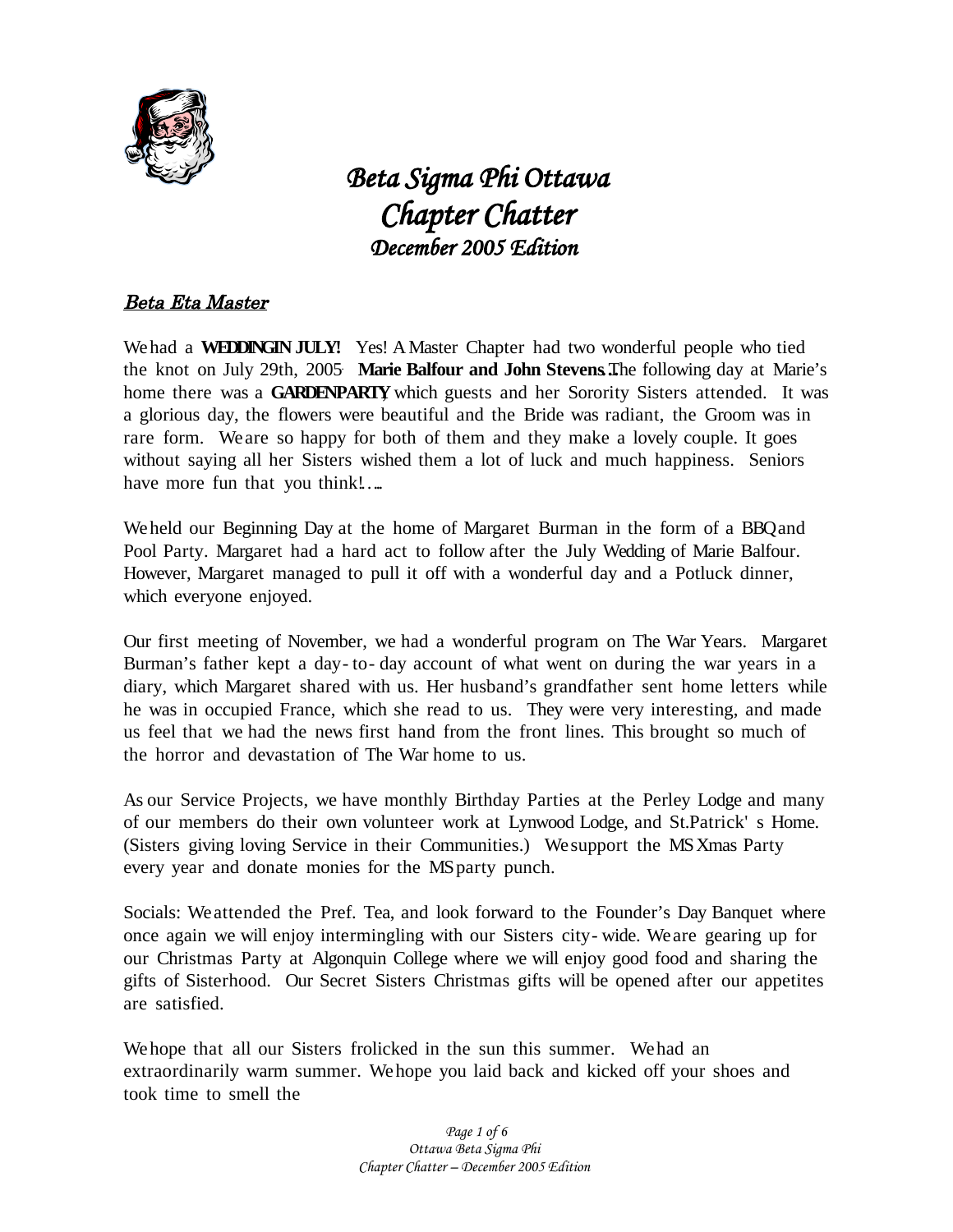roses. The cold weather will soon be upon us and Christmas is just around the corner. Wewish you all a very Merry Christmas and a joyous New Year with hope in our hearts that love will abide throughout the world.. As Tiny Tim observed ……… *G*…*O*"*DBLESSUS EVERYONE* **.** *Respectfully Submitted by: Joan Carroll- Watts*



#### Laureate Phi

Laureate Phi has had a wonderful beginning to our Sorority year 05- 06. Several of our Sisters gathered to do the National Ovarian Cancer Association (NOCA)walk in early September with the "Helen's Journey" team. Also, we have been fortunate to have Rushed 2 new members last spring and one more new Pledge at Beginning Day. So, our Beginning Day saw us holding a beautiful outdoor Ritual Event - 2 Ritual of Jewels and one Pledge Ritual. The day was gorgeous and the patio was festooned with rose petals, striking white tablecloth with the BSP Banner, silver dishes for the pins, yellow roses, and candles in our wonderful Jewel colours. For us Laureates it was a little like going down Memory Lane since it's been quite some time since reading and hearing those two Rituals.

Our first Program of the year introduced a "theme" since we will be doing a "Laureate Phi Calendar Girl" production. Each month the sister/s doing the Program will create their unique photo page for a full blown Calendar for the year 06- 07. Our thinking caps are now firmly planted on our heads and true creativity is coming to the fore. We eagerly look forward to each month's Program.

We've got our Yearbook chocked full of interesting events and outings - next one will be a Christmas outing to view the lights on Parliament Hill. Wewish all of our Ottawa Sisters a wonderful Christmas Season and a blessed New Year in 2006. *Respectfully submitted, Diane I. Dean, President.*



#### Zeta

Well, this has been a busy year full of positive changes for the ladies of Zeta. Wewould like to congratulate some of our members who have progressed on to Exemplar and are happy to announce that we have welcomed three new ladies to our chapter; Jen Allen, Kerry Keirstead and Leigh Mitchener and one new member; Leigh Johnson, in September. All the ladies have been a welcome addition to the group and we look forward to lots of fun times.

Speaking of fun times, this summer we kept our Zeta connections alive by hosting a couple of mid summer BBQs. It was a great way to keep in touch and up to date with our sisters during the hiatus from meetings. Plus, any excuse to have a BBQ…

> *Page 2 of 6 Ottawa Beta Sigma Phi Chapter Chatter – December 2005 Edition*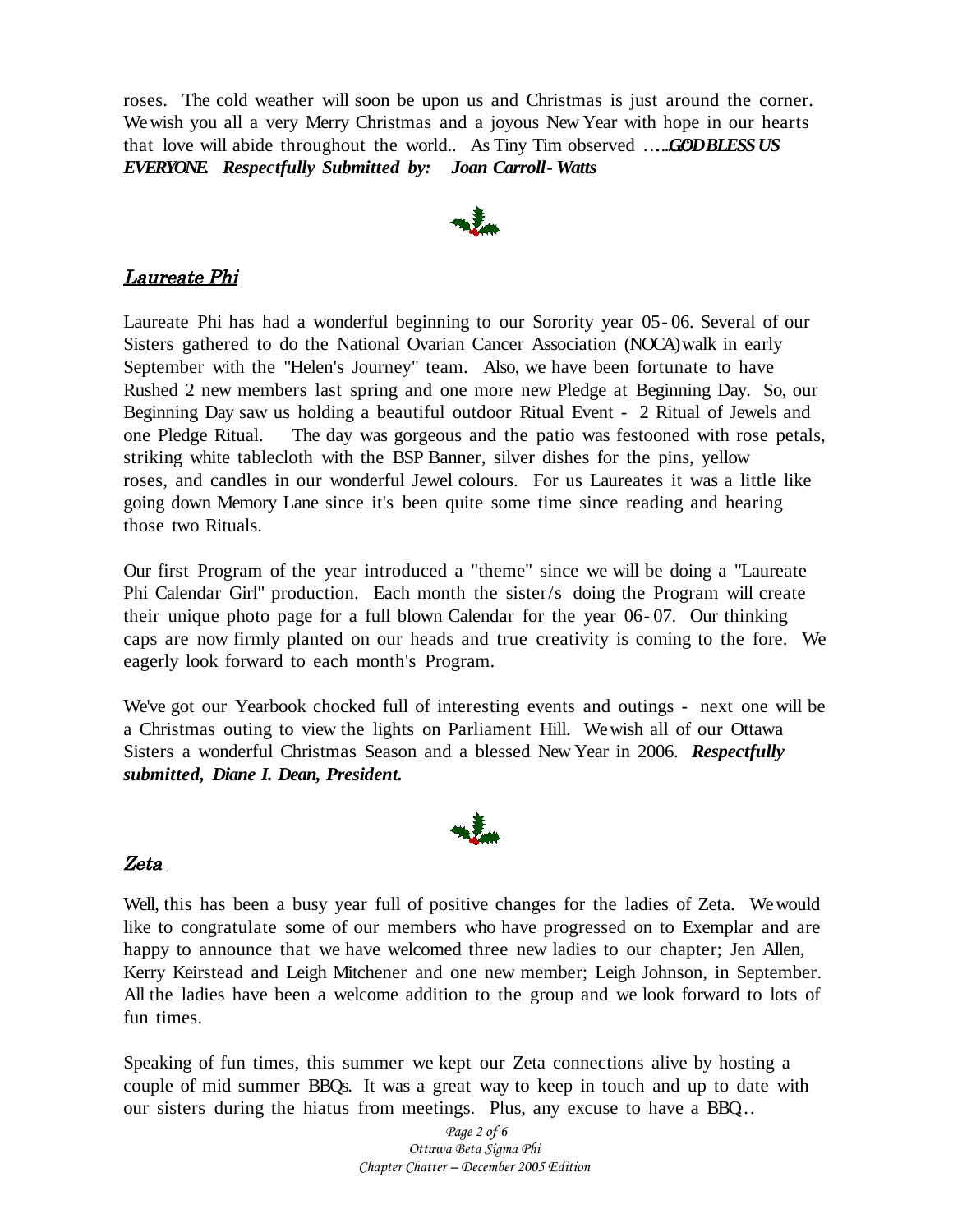As you may know, our chapter last year decided to make the transition from a Career to a Traditional chapter. The transition is working out well, having the two meetings a month has

made it easier to keep in touch with all the ladies. It also means that we have had the opportunity for twice as many programs, and there have been some interesting ones on such differing topics as Japan, body cleansing, and pumpkin pie.

The Chapter has also kept busy with fund raising and service activities. Recently, the chapter held a bowl- a- thon for Kim's Hope, a charity for a young woman with breast cancer. Weare proud to report that not only did we meet our target while having a great time; we surpassed it by over \$300! As well, the chapter has been busy making perogies and getting our Purdy's chocolate orders in for Christmas time.

This has also been an exciting time for many of our sisters personally too. Weare happy to report that two of our ladies are deep in the midst of planning their weddings while another member is expecting her first child in the springtime! Over the summer, one of our ladies, Johanna, welcomed her second baby. It must be catching because in the last month both Laura and Kerry have announced that they will also be adding to their households in the New Year! Wehope that all the other chapters are having as much fun as we are and look forward to meeting with you all at the inter- chapter functions!! *Respectfully submitted by: Jennifer Hand*



## Beta Rho Master

We are using the International Theme, "The Good, the True, The Beautiful" as our theme for the year. Programs so far this year have been on the *beautiful* cathedral at Aachen, Germany, our *good* retiring Governor General, Adrienne Clarkson, the *good* experiences a member had as President of her business association, and the *good, true and beautiful* guide dogs for the blind. Weare looking to more interesting and creative programs using this theme.

Our first social was *Beautiful Beginnings,* at which we all dressed up, including hats and gloves, for a delicious Beginning Day luncheon. Our fall mixed social, *The Good Old Days,* featured a scavenger hunt and comfort foods, including shepherd's pie and ice cream sundaes. Weare looking forward to our Good *Old Fashioned Christmas* mixed social and our ladies social, *Good Food, True Friends, Beautiful Thoughts.*

On the service scene we are focusing on Cornerstone, a women's shelter, this year. In October we had a food drive to provide needed ingredients for Christmas baking. In November we had a winter clothing drive. For Christmas we are preparing gift bags of toiletries for the residents, as well as a couple of small personal gifts. As always, we will donate money towards talking books for the blind. *Respectfully submitted by: Wendy Russell*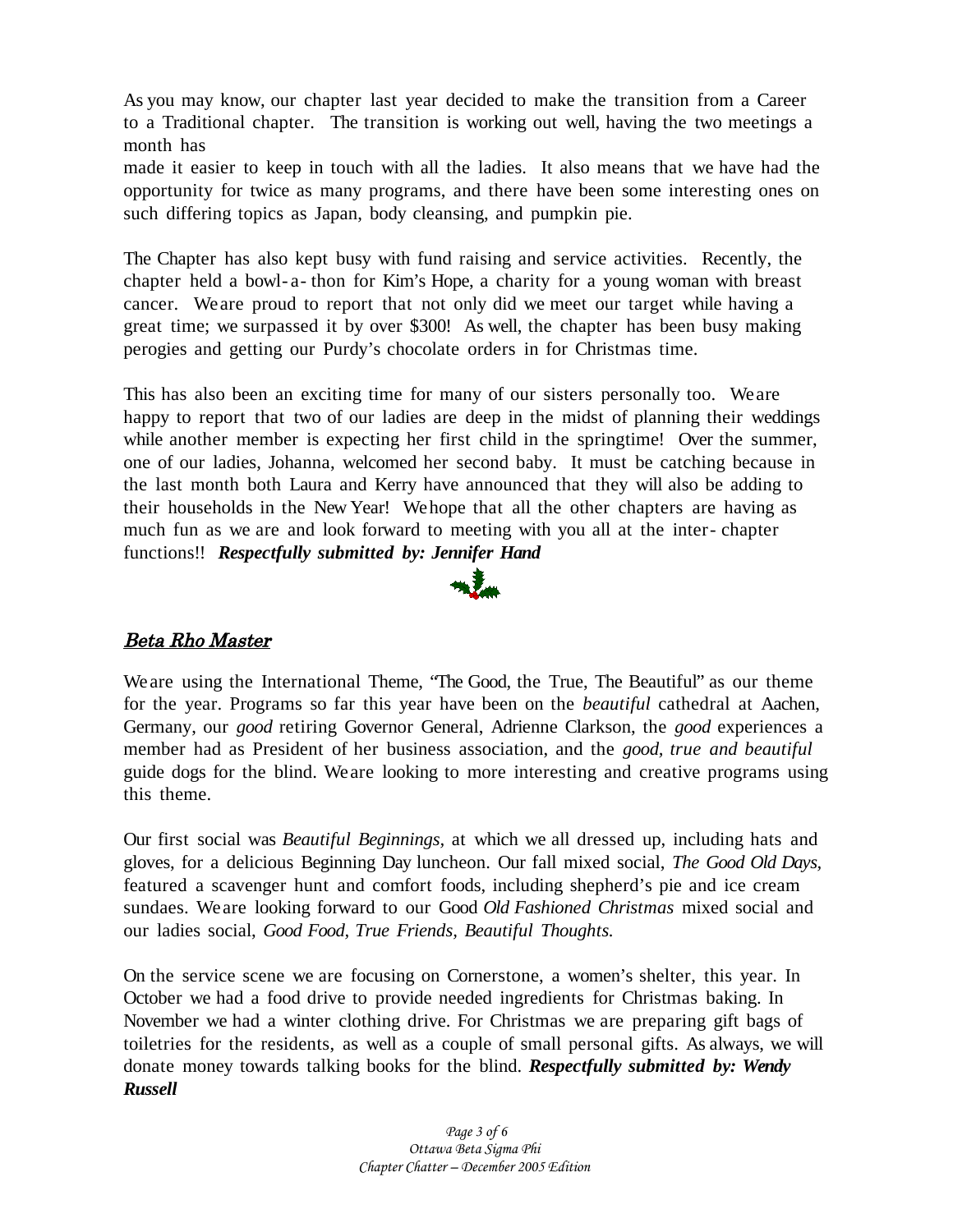

#### Sigma

This has been a busy fall for Sigma. Webegan our year with a High Tea; it was a great chance to catch up after the summer. Our committees had been busily planning events during the summer so we have had many things to participate in.

At the beginning of October there was a hike in the Gatineaus, the day was perfect for hiking and a picnic lunch. Our Halloween Rush party was a "spooktacular" time. Everyone attended in costume, there were lots of laughs, wonderful Halloween treats made by our sisters and we had some fun decorating Halloween themed cookies.

Our programs have been very informative this fall. Wehave learned about the Autumnal Equinox and Mabon, hurricanes, Halloween its history and customs, stress and how to deal with it and did a really great crossword puzzle on the Beta Sigma Phi colours and degrees.

Always looking for new ways to fundraise, Sigma had their first Open House on October 30<sup>th</sup>. Representatives from Epicure, Avon and Tupperware were invited with a portion of the proceeds going to our various charitable endeavors. It was a great success! Wehave recently invited a new member to join us and look forward to showing her all the great things Beta Sigma Phi has to offer. *Respectfully submitted by: Lesley Malcolm.*



## Preceptor Alpha Eta

Preceptor Alpha Eta has had a busy year so far. Wekept in touch during the summer at two BBQ's, one at Bonnie Von Wurden's and the other at Joanne Heinbuch's lovely cottage in the Gatineau's.

Beginning day saw a number of us at the Pompeii Exhibit at the Canadian Museum of Civilization followed by brunch at The Courtyard restaurant in the market. Our latest mixed social outing was to the Rideau Carleton Racetrack for a buffet dinner, where some lucky sorority sisters were last seen near the slot machines jangling cups full of tokens!

We've had some interesting programs this year, during which we heard about the Shirley E. Greenberg Women's Health Centre, learned about the history of apples, and had a travelogue of a trip to Eastern Europe. Weare happy to welcome two new members to our chapter - Jill Cooke and Liz Steeves. *Respectfully submitted by: Lois Feinholz*



*Page 4 of 6 Ottawa Beta Sigma Phi Chapter Chatter – December 2005 Edition*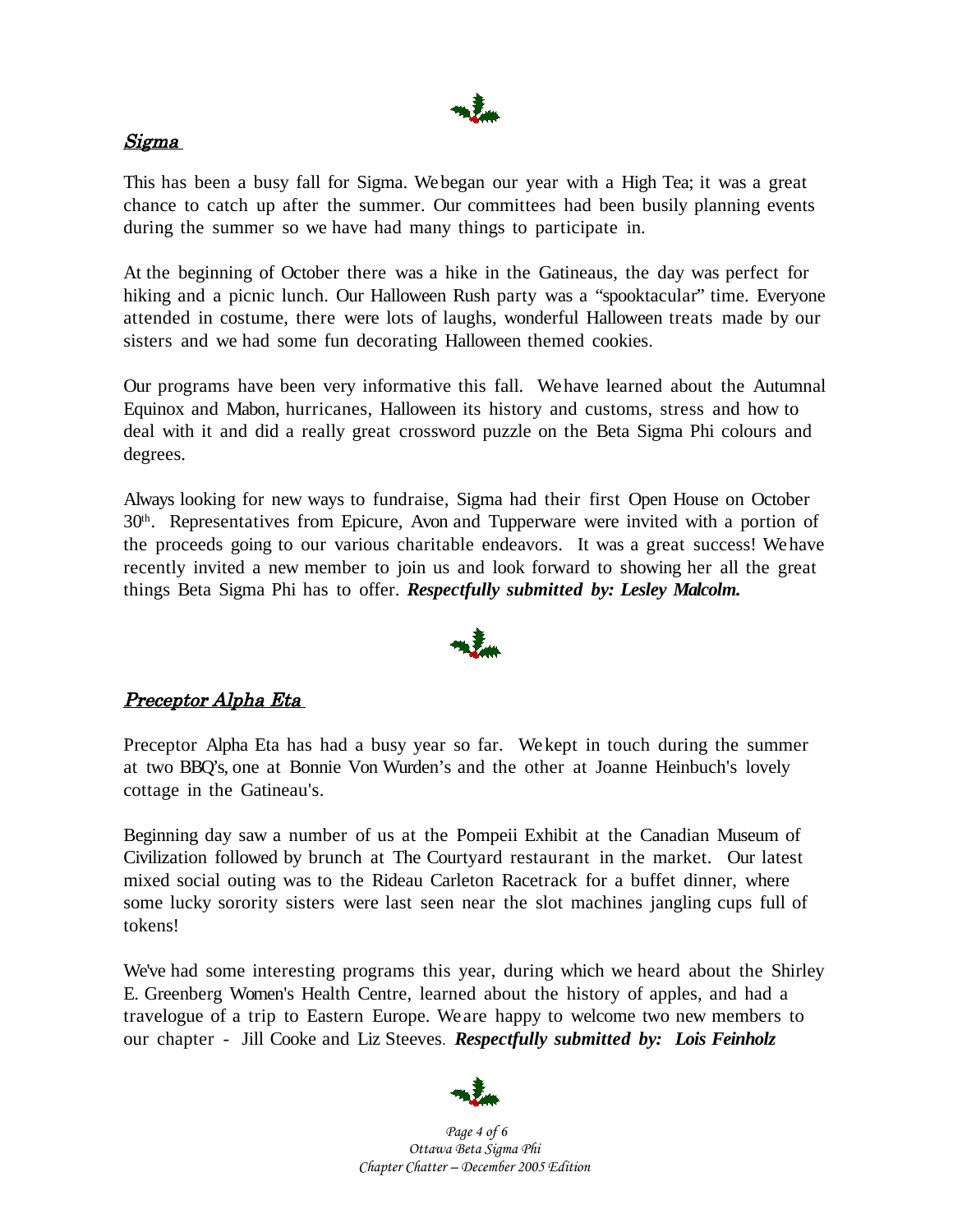## Preceptor Alpha Theta

All Aboard !! Preceptor Alpha Theta organized a very successful shopping bus trip to Montreal on November 5, 2005. Cheryl Elford had the lead in organizing this event and she did a fabulous job. The shopping was great, funds were raised for the Shirley E. Greenberg Health Centre, and the camaraderie was the best ! Thanks to everyone who supported this event; we are considering organizing another shopping trip so stay tuned...

Another highlight of our year to- date was the crafting of our annual donation to the May Court Club Trees and Treasures fund raising event. This year we donated a beautiful Christmas table centrepiece entitled "Santa's Little Helper", thanks to the talents of Pat Ellis Cheryl Elford, and Doris Whitson. If you happen to be at the Rideau Centre before Dec 04, 2005, drop over to the west concourse to check out our entry and buy a ticket for a very worthy cause.

In other news, the chapter has lost a few members due to re- location, and leave- ofabsence so we are actively rushing again. Wewere pleased to have Karen Little visit the chapter at our last meeting and we hope to entertain other prospective members in the months ahead.

Marilou Rooke had the pleasure of pouring at the Preferential Tea this year. It was a very enjoyable afternoon thanks to a lot of hard work by the organizers and caterers. Our members

also enjoyed the Fall Dinner and are now looking forward to a mixed Christmas Dinner at Capone's and ladies Christmas Brunch at Prime 360 (formerly Noah's).

Wewish all of our sisters a safe and happy holiday season… *Respectfully submitted by: Marilou Rooke.*



*May you have the gladness of Christmas Which is Hope; The Heart of Christmas, Which is Love; and, The Spirit of Christmas, Which is Joy and Peace.*

*Merry Christmas !!*